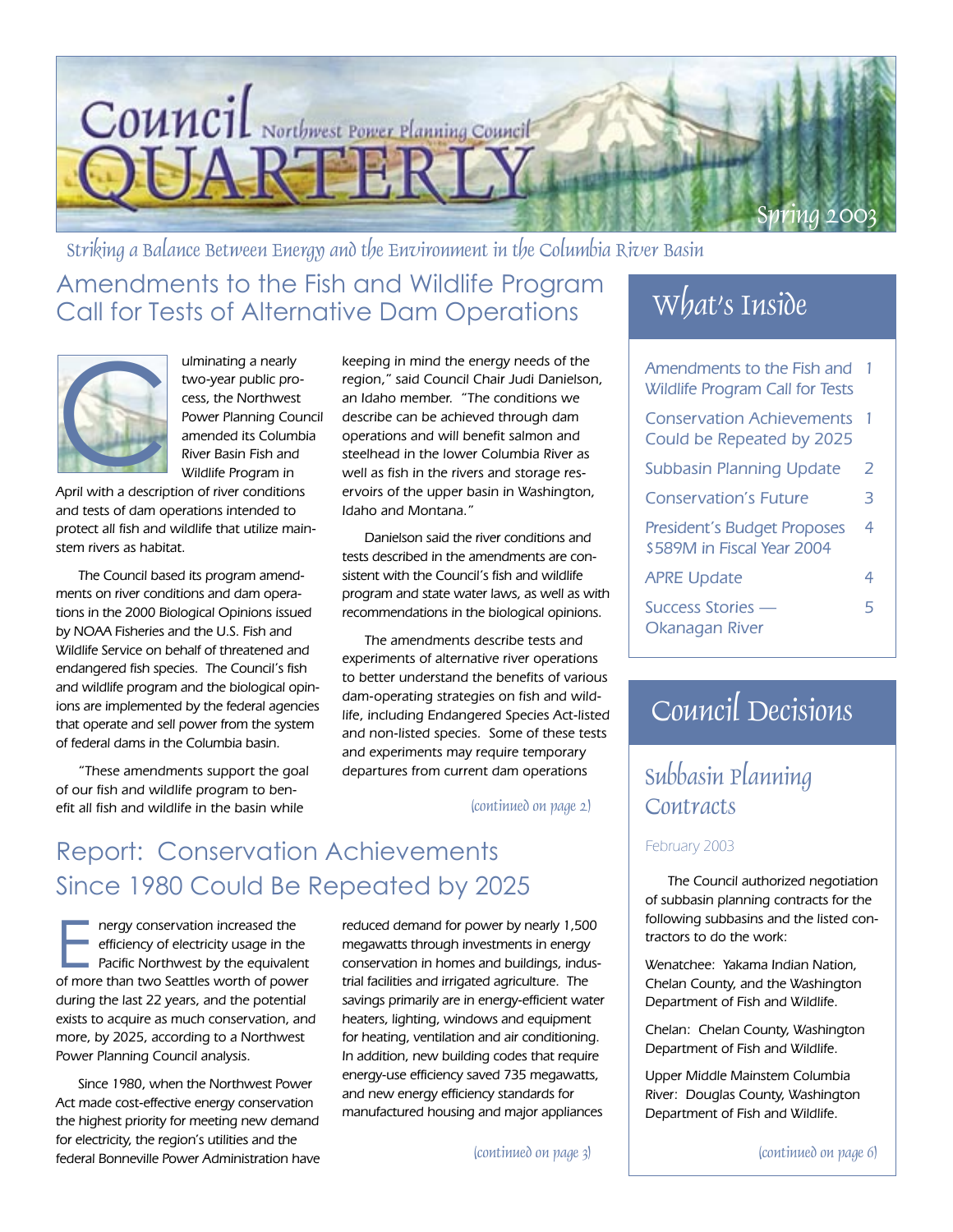### Mainstem Amendments

(continued from previous page)

while remaining consistent with the biological opinions.

Some of the tests and experiments would occur in the summer and fall. The NOAA Fisheries 2000 Biological Opinion mandates water releases from storage reservoirs in Montana — behind Hungry Horse and Libby dams — in July and August to boost flows in the lower Columbia River to help ESA-listed juvenile salmon and steelhead migrate to the ocean. The Council suggests an experiment to release a slightly smaller volume of water over a longer period of time — July through September — on the grounds that a longer, steadier release affords greater protection to upriver fish and wildlife in the rivers and reservoirs than the rapid flow fluctuations under the NOAA Fisheries biological opinion, and would

continue to benefit salmon and steelhead downstream. The biological opinion has enough flexibility to allow this experiment.

In addition, the amended fish and wildlife program describes dam-operation tests and experiments to:

- Determine the relationship between fish survival and various levels of water spills at dams.
- Assess new spill technologies for fish passage such as removable spillway weirs.
- Determine optimum fish survival through turbines at dams.
- Evaluate the fish-survival benefits of augmenting flows.
- Measure the biological effects of steady outflows from Libby and Hungry Horse dams in Montana.
- Identify the effects of shifting summer flows to later in the summer.
- Assess impacts of predation and harvest on ESA-listed species in the mainstem rivers.
- Address other scientific uncertainties.

Responding to public comments, the Council decided not to recommend a change in spring operations of the dams. Fish and wildlife agencies and Indian tribes, among others, supported maintaining the spring operations called for in the biological opinions.

The amendments are posted on the Council's website, www.nwcouncil.org.

## Spring Subbasin Planning Update

he Regional Coordinating Group for<br>subbasin planning met on April 16 t<br>discuss the status of subbasin plan-<br>ning, the participation of NOAA Fisheries he Regional Coordinating Group for subbasin planning met on April 16 to discuss the status of subbasin planand the U.S. Department of Fish and Wildlife in the process, the overall schedule, and other issues arising from state, tribe, and province level discussions.

The Northwest Power Planning Council recommends funding for fish and wildlife projects throughout the Columbia River Basin to the Bonneville Power Administration. Its review and selection process relies on subbasin plans—locally developed documents—to help identify and prioritize the

greatest needs for fish and wildlife in a particular geographic area.

The Regional Coordinating Group, the third level of the Council's three-tiered management structure for subbasin planning, is comprised of representatives from the U.S. Fish and Wildlife Service, NOAA Fisheries, the tribes, the Bonneville Power Administration, and other coordination groups, and provides advice to the Council on basinwide policy and coordination issues. The recent meeting was an opportunity to address some of the challenges to coordination between agencies and entities with different jurisdictions, missions, and responsibilities. Despite the differences, however, group members expressed a

common desire to continue working toward cooperation and the success of subbasin planning. Issues identified for future discussion included alternative deadlines, funding requirements of subbasin planning, building the subbasin planning infrastructure, and integrating monitoring and evaluation into subbasin plans.

By the end of April, the Council expects to have approved 85 percent of the subbasin workplans throughout the basin. Three subbasins, the Bitterroot, Blackfoot, and Clark Fork, all in Montana, have indicated that they will not be developing plans at this time. The deadline for submitting subbasin plans is May 28, 2004.

## Subbasins with Approved Workplans

#### Idaho

Montana Flathead Kootenai

**Clearwater** Coeur d'Alene Kootenai Pend Oreille Salmon Spokane

#### Oregon

Columbia Estuary Columbia Gorge **Deschutes** Hood Imnaha L. Columbia Mainstem L. Snake Mainstem Snake Hells Canyon Umatilla Walla Walla

#### **Washington**

Asotin Columbia Estuary Columbia Gorge **Cowlitz** Elochman Entiat Grays Kalama Lake Chelan Lewis

Little White Salmon Lower Columbia Mainstem Lower Snake Mainstem Methow Okanogan Pend Oreille San Poil Snake Hells Canyon Spokane

Tucannon Upper Columbia Mainstem Upper Mid-Columbia Mainstem Walla Walla Washougal Wenatchee Wind Yakima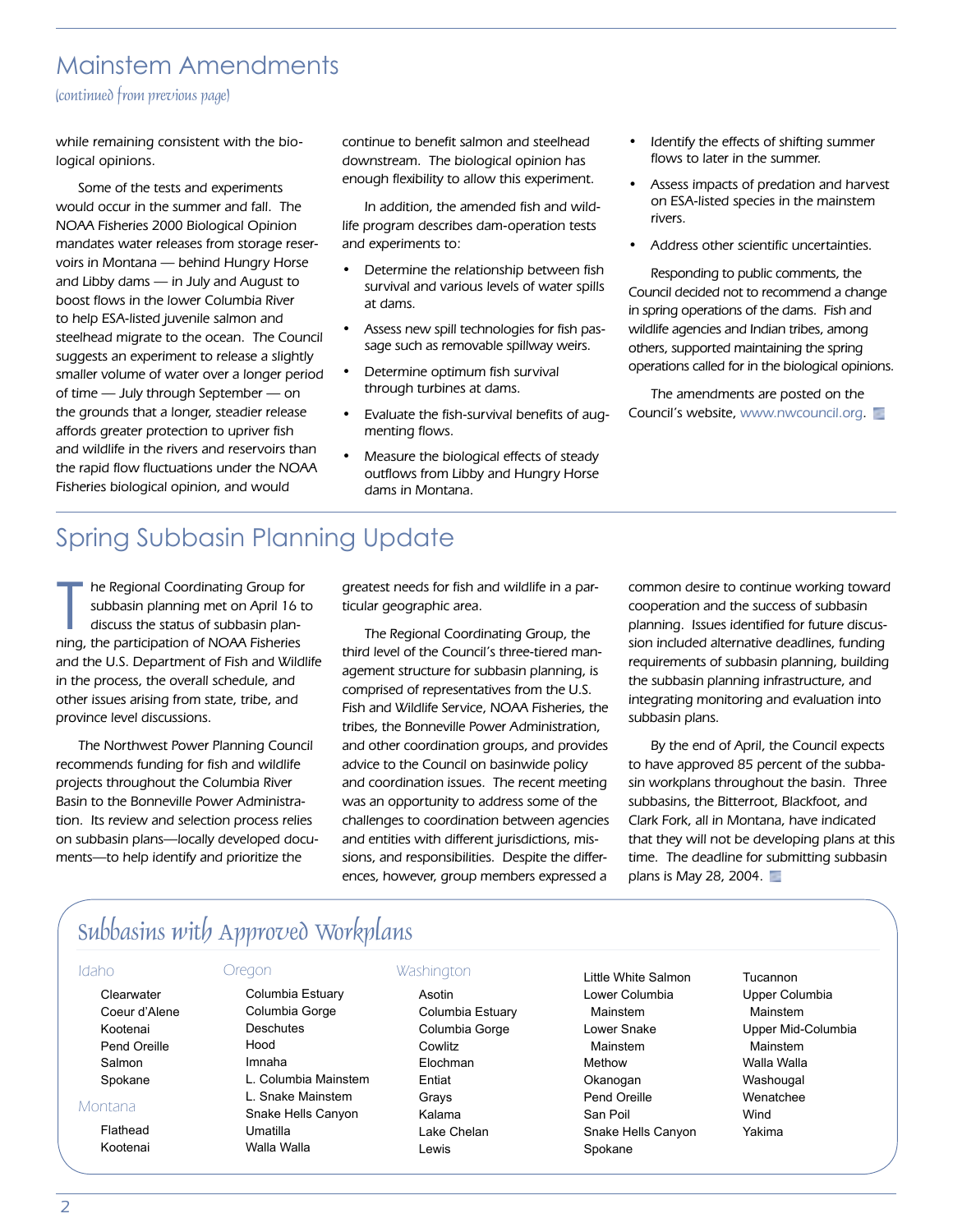## Conservation Achievements Can Be Repeated

(continued from page one)

caused another 375 megawatts in savings in the region.

If the region's conservation achievements were expressed as power generated rather than power saved, the total — more than 2,600 megawatts — would be more than enough electricity for two cities the size of Seattle, which uses about 1,150 megawatts on average. Energy conservation now accounts for 10.2 percent of the Northwest electricity supply. That is, if the energy conservation measures, codes and standards were not in place, the Northwest would use 10.2 percent more electricity than it does now. The reduced demand for power helps reduce the region's exposure to the wholesale power market, which was important during the energy crisis of 2000 and 2001 when prices rose to levels never seen before.

"The region's accomplishments are impressive, but we are far from having done it all," Council Chair Judi Danielson said.

The Northwest has the potential for significant additional energy savings in the future, according to the Council. For purposes of its next Northwest Power Plan, which will be completed later this year or early in 2004, the Council estimates that 3,200 megawatts of cost-effective energy conservation could be developed by 2025. Based on the Council's preliminary analysis, the potential savings are in the following areas, expressed in average megawatts (electricity consumed continuously for a period of a year):

- Agriculture, 25;
- Non-aluminum industries, 350;
- Commercial non-building measures, such as water treatment, traffic lights, etc., 300;
- Heating, ventilation, air conditioning and windows, 200;
- New commercial building lighting, 200;
- Existing commercial building lighting, 250;
- Residential space conditioning, 575;
- Residential lighting, 660;
- Residential water heating, 335;
- Residential appliances, 305.

Two PowerPoint presentations that detail the savings to date and potential savings for the future are posted on the Council's website at these locations:

Conservation development between 1980 and today: http://www.nwcouncil.org/news/2003\_04/item7.pdf

Role of conservation in the regional power supply and estimates for the future: http://www.nwcouncil.org/news/2003\_04/powerB.pdf



#### PNW Electricity Supply Resource Mix in 2000

## Conservation's Future

L ooking to the future of energy conservation, where will the region continue to make gains?

One of the biggest areas for potential savings and efficiencies is in residential lighting. In its 1998 Fourth Power Plan, the Northwest Power Planning Council identified 60 average megawatts of potential energy savings in residential lighting. Today, as it develops the latest version of the power plan, the Council is identifying over 600 average megawatts of potential savings in resi-

dential lighting. According to Tom Eckman, the Council's conservation resources manager, the reason for such a big jump is the increase in use of compact fluorescent light bulbs. During the 2000 - 2001 energy crunch, sales of compact fluorescent bulbs increased dramatically. Before the energy crisis, less than one half million bulbs sold in a year; when the energy shortage hit, nine million sold that year alone, signalling a turning point in demand and production and, as a result, bringing costs way down. These days, along with their lower cost, energy

savings, and longevity, people can also find a wider variety of bulbs than before, and that makes them a popular choice for consumers. "A three-way compact fluorescent bulb that would have cost \$20 a few years ago now sells for around \$13, and demand should continue to go up," says Eckman.

Other areas where consumers will see improvements include appliances, especially

(continued on page 7)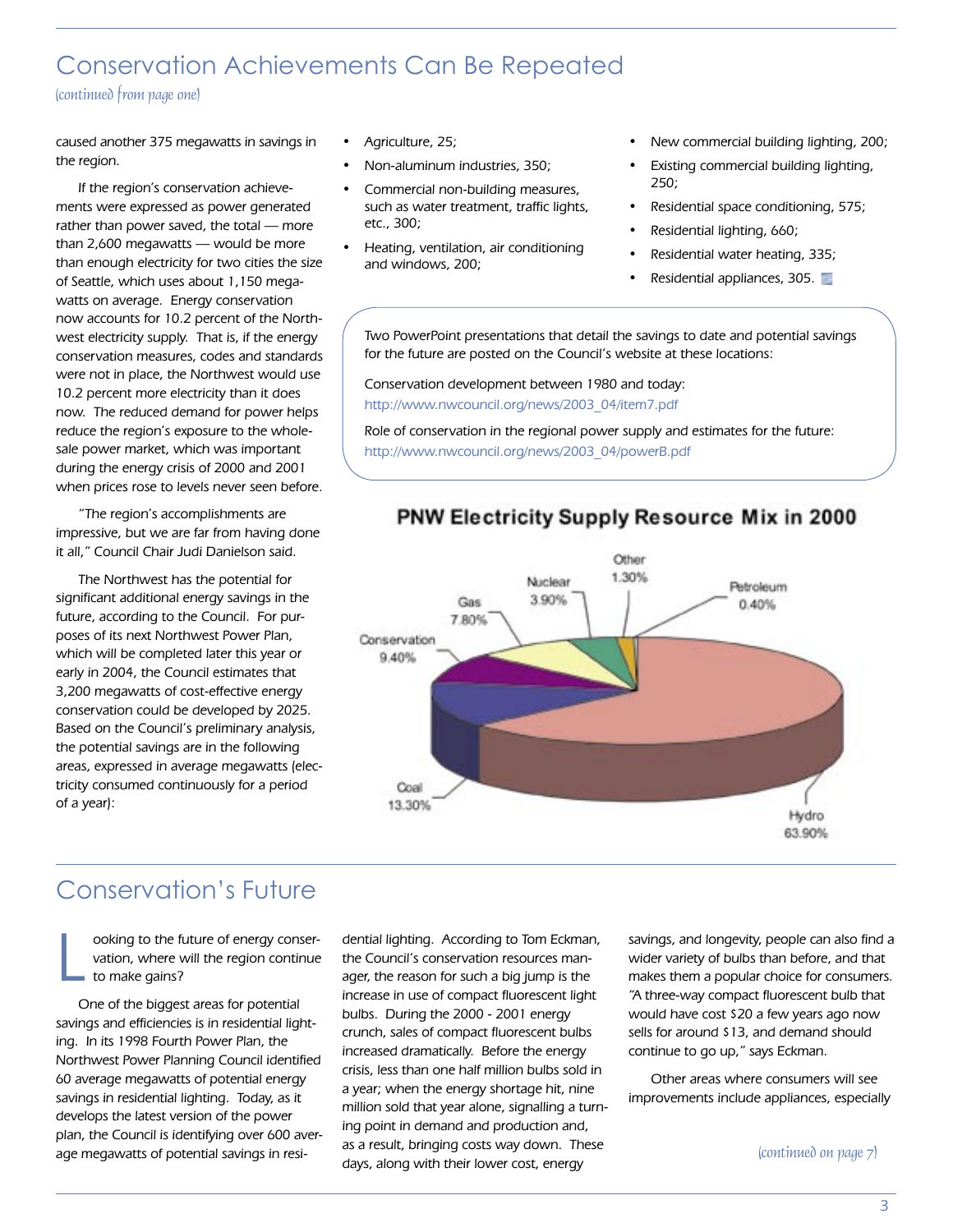## President's Budget Proposes \$589 million for Columbia Basin Fish & Wildlife in Fiscal Year 2004

**President Bush has proposed a \$14<br>
million increase in fish and wildlife<br>
spending in the Columbia River Basin<br>
for Fiscal Year 2004. In February, President** million increase in fish and wildlife for Fiscal Year 2004. In February, President Bush submitted his budget proposal to Congress. It includes requests for several federal agencies for fish and wildlife activities in the Columbia River Basin totaling approximately \$589 million, a 2.6 percent increase over the current year. Nearly half, about \$287 million, will be provided by the Bonneville Power Administration. Unlike other federal agencies, Bonneville is a self-financed agency that does not rely on annual congressional appropriations for its operations. Bonneville collects funds from its ratepayers in the form of electricity generation and transmission revenues and is authorized to use them to finance its day-to-day operations. In effect, Bonneville's customers are directly financing about half of the salmon and other fish and wildlife recovery activities occurring in the Columbia River Basin.

The President's proposed Fiscal Year 2004 budget, which has a focus similar to the previous year's proposal, will fund a variety of activities including work at the U.S. Army Corps of Engineers' large mainstem dams on the Columbia and Snake rivers to improve juvenile and adult fish passage; habitat improvements along or near streambanks on lands managed by the Forest Service and Bureau of Land Management; operations and maintenance funds for regional fish hatcheries, as well as funds for initial reform of hatchery operations; funds for the Bureau of Reclamation for the purchase of water for

increased instream flows; additional funds for research, monitoring and evaluation of work performed; and other activities.

Each year, the Council reviews those portions of the President's budget pertaining to the Columbia River Basin and recommends spending priorities to Members of Congress. The Council transmitted this year's recommendations to the Northwest Congressional delegation in a letter dated

April 21. The letter is available for review on the Council's website, www.nwcouncil.org.

The House and Senate Appropriations Committees are currently reviewing the President's budget, and are expected to begin, later this spring and summer, passing the 13 separate appropriations bills that fund the operations of the entire federal government. Fiscal Year 2004 begins on October 1, 2003.

# COLUMBIA RIVER BASIN<br>FEDERAL AGENCY FISH AND WILDLIFE FUNDING<br>FISCAL YEARS 2002-2004

|                                                  | FY 2002 | FY 2003 | FY 2004       |
|--------------------------------------------------|---------|---------|---------------|
|                                                  | Enacted | Budget  | <b>Budget</b> |
| Columbia River Basin:                            |         |         |               |
| Army Corps of Engineers                          | 98.0    | 113.5   | 125.1         |
| Bureau of Land Mangement                         | 10.8    | 10.8    | 10.8          |
| Bureau of Reclamation                            | 11.0    | 15.0    | 19.0          |
| United States Fish and Wildlife Service          | 10.0    | 11.7    | 10.3          |
| Natural Resources Conservation Service           | 27.9    | 27.9    | 27.9          |
| Bureau of Indian Affairs                         | 0.4     | $-0.4$  | 0.4           |
| United States Geological Survey                  | 0.4     | 0.5     | 0.5           |
| N.O.A.A. Fisheries                               | 26.0    | 36.6    | 41.1          |
| United States Forest Service                     | 56.5    | 50.6    | 48.9          |
| Environmental Protection Agency                  | 18.3    | 18.3    | 18.3          |
| <b>TOTAL</b> (Discretionary Appropriations)      | 259.3   | 285.3   | 302.3         |
| Bonneville Power Adminstration Direct Fish Costs | 253.3   | 289.7   | 286.6         |
| <b>TOTAL</b>                                     | 512.6   | 575.0   | 588.9         |
| OTHER PACIFIC COASTAL SALMON:                    |         |         |               |
| Pacific Coastal Salmon Recovery Fund             | 110.0   | 90.0    | 90.0          |
| N.O.A.A. Pacific Salmon Treaty                   | 45.0    | 40.0    | o             |
| <b>TOTAL (Other Pacific Coastal Activities)</b>  | 155.0   | 130.0   | 90.0          |
| <b>GRAND TOTAL</b>                               |         |         |               |
| (Columbia and Other Pacific Salmon)              | 667.6   | 705.0   | 678.9         |

## Artificial Production Review and Evaluation Update

he Northwest Power Planning Council's review of artificial production<br>programs in the Columbia River Basin<br>began its second round of provincial workhe Northwest Power Planning Council's review of artificial production programs in the Columbia River Basin shops on April 16 in the Columbia Gorge Province.

The Artificial Production Review and Evaluation (APRE) is evaluating the benefits and risks of anadromous and resident fish hatchery programs with the goal of improving their operations. The review is the next phase of the Council's 1999 Artificial Production Review, a report that outlined recommendations to reform hatchery practices.

During these workshops, hatchery operators and other fish and wildlife managers will have an opportunity to review the draft reports and offer feedback on the findings. A final APRE report will be completed by July 2003. The Council is also working closely with NOAA Fisheries and the Bonneville Power Administration to coordinate the APRE findings with the effort to develop Hatchery and Genetic Management Plans

(HGMPs). NOAA Fisheries will use HGMPs to implement changes at hatcheries while addressing the Endangered Species Act and other legal requirements.



icial Production Review and Evaluati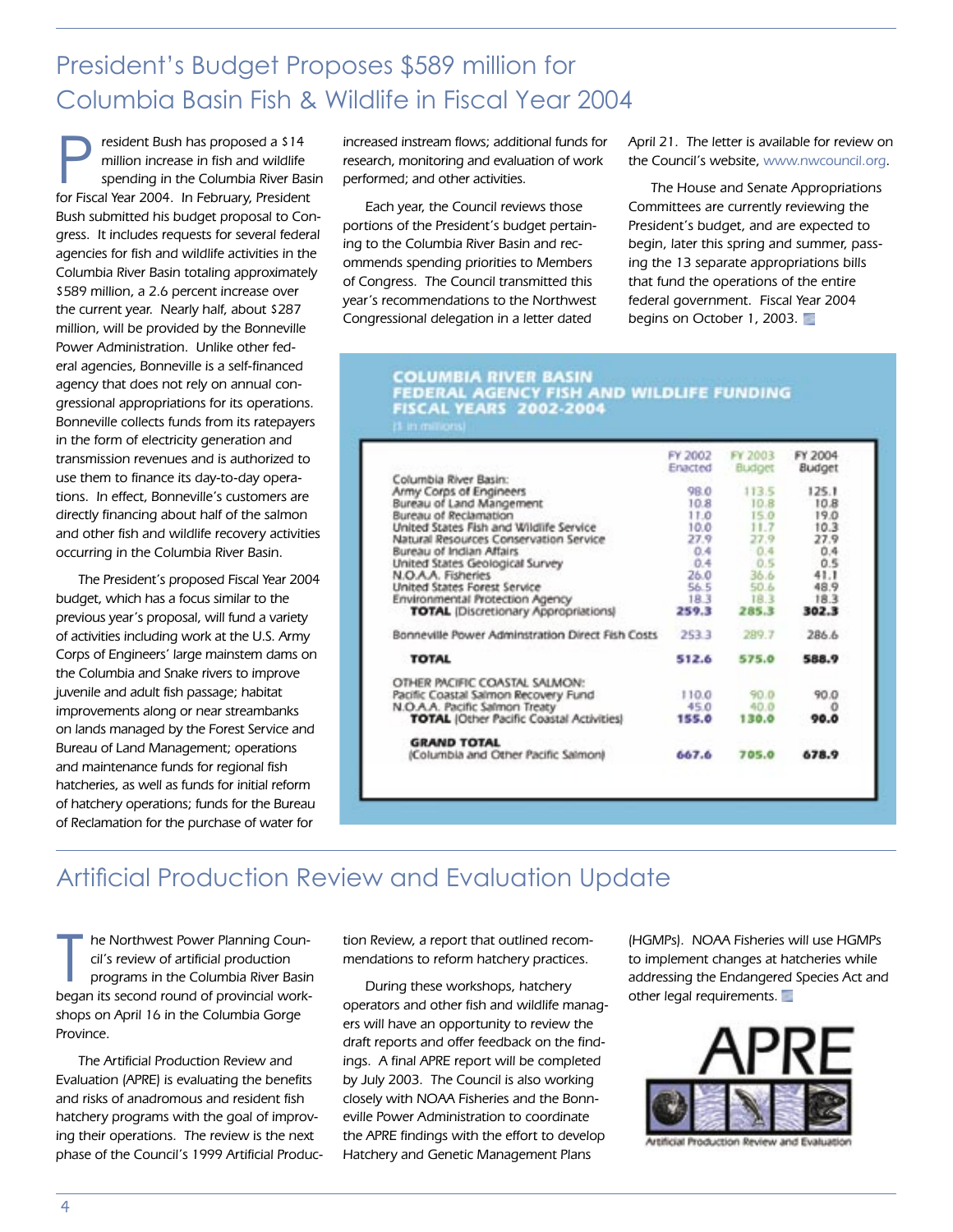# Success Stories – Okanagan River

Canadian and U.S. Tribes Take Steps Toward an International Sockeye Salmon Restoration

Before there was a border between<br>
Washington and British Columbia,<br>
sockeye salmon grew up in the chain<br>
of lakes that form the haadwaters of the Washington and British Columbia, of lakes that form the headwaters of the Okanagan River. Over time, a border was established, the river acquired a name with two spellings — Okanagan in British Columbia and Okanogan in Washington — and the salmon runs steadily declined, largely from the impact of the chain of hydroelectric dams in the United States between the headwaters and the Pacific Ocean. At one time, lakes in the Okanagan basin accounted for more than 41 percent of the lake rearing habitat accessible to sockeye salmon in the Columbia River Basin.

Today, biologists from both countries are working on an experimental project to reintroduce sockeye into Skaha Lake, one of the natural impoundments formed by the Okanagan River in the headwaters region of south-central British Columbia. Skaha Lake is immediately south of the city of Penticton and north of Osoyoos Lake, which is split by the international border. Sockeye salmon once spawned in the upper reaches of the river, but McIntyre Dam, an irrigation diversion completed in 1954, now blocks fish from entering. The dam is the end of the road for anadromous fish in the Okanagan basin. If the current work determines that the sockeye reintroduction likely would be successful, fish passage would be built at the dam.

Currently, the only sockeye population is found in Osoyoos Lake, the lake that is split by the international border, and suitable rearing conditions only exist in the northern one-third of the lake. The abundance of that population has declined significantly over the last 50 years.

esearch now is under way through the and Wildlife Program into the feasibility of reintroducing sockeye into Okanagan Lake,



which has a large potential rearing capacity for sockeye. However, it is difficult to assess the risks and benefits of reintroducing the species into Okanagan Lake as there is the potential for interactions there between sockeye and other fish populations.

Fish and wildlife agencies and Indian tribes from both sides of the border decided on an alternative: reintroduce sockeye into Skaha Lake as an experiment. Knowledge gained from the Skaha experiment would be useful in determining whether it would be feasible to reintroduce sockeye into Okanagan Lake in the future.

External of the control of the control of the control of sections of the risk that non-native species<br>
R Council's Columbia River Basin Fish such as walleve might populate the lake On the American side of the border, the Skaha Lake project is being managed by the Colville Confederated Tribes. In Canada, the project is being managed by the Okanagan Nation Alliance. The Okanagan Nation Alliance, in coordination with Fisheries and Oceans Canada and the British Columbia Ministry of Water, Land and Air Protection, has nearly completed the three-year risk assessment project. The project has four objectives: 1) assessing the risk of fish diseases that may be tramsmitted by sockeye; 2) assessing the risk that non-native species such as walleye might populate the lake if fish passage is provided for salmon; 3) conducting an inventory of existing habitat

and opportunities for habitat enhancement; and 4) developing a sockeye lifecycle model for an increased understanding of sockeye, kokanee and mysis shrimp interactions. Funding for the project, which began in 2000, is anticipated to total \$802,000 over five years.

Results to date indicate that risks are lower than anticipated. Spawning habitat upstream of McIntyre Dam could support 9,000 pairs of adult sockeye, and access to Skaha Lake would result in a three-fold increase in rearing habitat.

he next step is to provide fish passage at McIntyre Dam and install a fish diversion screen on the irrigation canal intake. A proposal to begin that work was submitted by the tribes for funding in 2003, but it was rejected, for now, because of Bonneville's decision to reduce its fish and wildlife funding this year in response to its financial crisis. T

Meanwhile, the tribes are going ahead with an evaluation of strategies to reintroduce sockeye into Skaha Lake. These include strategies to provide access so that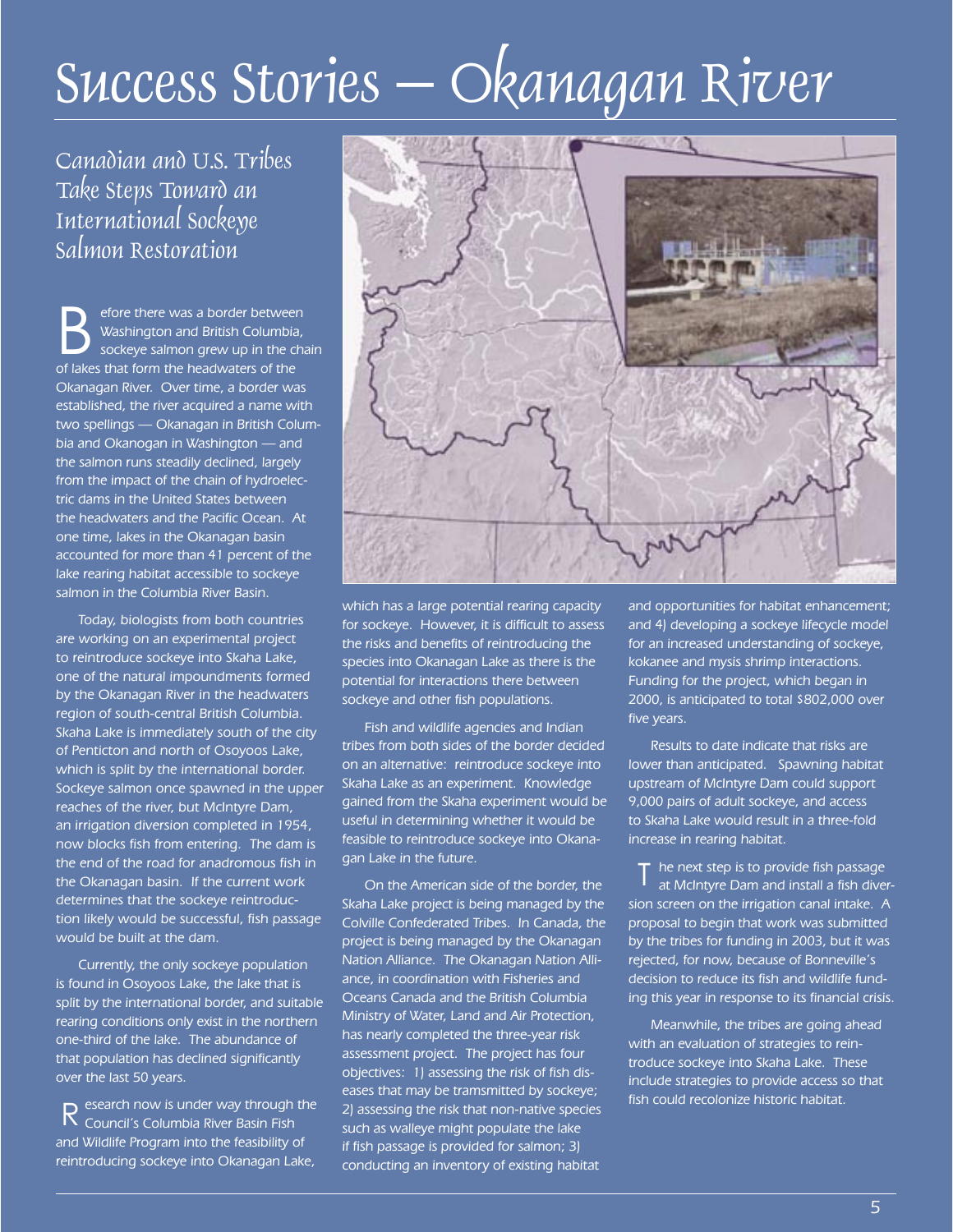## Council Decisions (continued from front page)

Snake Hells Canyon: Nez Perce Tribe.

Entiat: Chelan County, Washington Department of Fish and Wildlife.

Methow: Okanagon County, Washington Department of Fish and Wildlife.

Okanagon: Okanagon County, Colville Confederated Tribes, Washington Department of Fish and Wildlife.

All of the plans are due to the Council in May 2004.

## Standard Market Design

#### February 2003

The Federal Energy Regulatory Commission extended its deadline to February 28 for comments on certain Standard Market Design issues, specifically 1) the proposed resource adequacy standard, 2) market design for the Western Interconnection, 3) transmission planning and pricing, 4) regional advisory committees and 5) congestion revenue rights and transition issues. In response, the Council submitted a brief comment recommending that FERC accept regionally determined solutions to these issues, rather than imposing nationwide solutions. The Council's comments are posted on its website, www.nwcouncil.org, under the "Energy" tab.

## Recommendations to Bonneville on 2003 Fish and Wildlife Project Spending.

#### February 2003

In a letter dated February 21, the Council recommended a number of steps to ensure that Bonneville's expenditures to implement the

Council's Columbia River Basin Fish and Wildlife Program in 2003 do not exceed \$139 million, the spending limit imposed by Bonneville Administrator Steve Wright in December.

The Council said Bonneville's funding obligations — commitments to spend money — must be matched with available funds. By its own accounting, Bonneville carried over \$40 million in fish and wildlife obligations from the last rate period that ended in Fiscal Year 2001 to the current rate period, yet actual funding for these obligations was not carried over. Thus, the program must absorb that \$40 million within the \$139 million spending limit for 2003. The Council recommended strategies to address the problem.

The Council also recommended Bonneville use its borrowing authority to pay for a number of habitat projects purchases of land or easements. These projects total about \$18 million, and paying for them with borrowed money, rather than paying for them directly within the \$139 million cap, would ease financial pressure on the program in 2003, according to the Council's letter.

The letter, and Bonneville's March 28 response, are posted on the Council website, www.nwcouncil.org. Click on "Fish and Wildlife" and then "Bonneville's financial crisis and F&W program implementation."

## Subbasin Planning **Contracts**

#### March 2003

The Council authorized negotiation of three contracts to develop a Salmon River subbasin plan. The contractors are the Nez Perce Tribe, Shoshone-Bannock Tribe, and the Idaho Department of Fish and Game. The Shoshone-Bannock Tribe will take the lead in planning for the upper Salmon basin, above the

Middle Fork Salmon drainage, and the Nez Perce Tribe will lead the planning effort in the lower Salmon basin. The Department of Fish and Game will provide assessment products to the tribes to support the overall effort. The contracts call for the subbasin plan to be delivered to the Council in May 2004.

The Council also authorized a contract with Oregon Natural Heritage Information Center of Oregon State University for development of technical products regarding biodiversity information on plants, wildlife, fish, fungi and vegetation as that information is needed for subbasin planning in Oregon.

## Issue Paper on Coeur d'Alene Tribal Hatchery

#### April 2003

The Council is seeking public comments on an issue paper that describes the trout production facility proposed by the tribe to mitigate the impact of downstream hydropower dams on the tribe's historic fisheries in the Spokane River Basin. Comments on the issue paper will be accepted by the Council through June 13, 2003. The paper is available by calling the Council's office toll-free at 800-452-5161 and requesting document 2003-03; and is also available on the Council's web site.

## Subbasin Planning Contract

#### April 2003

The Council authorized negotiation of a contract for the development of the Grande Ronde Subbasin Plan. The work will be coordinated by the Grande Ronde Model Watershed Program. The plan is expected to be done in May 2004.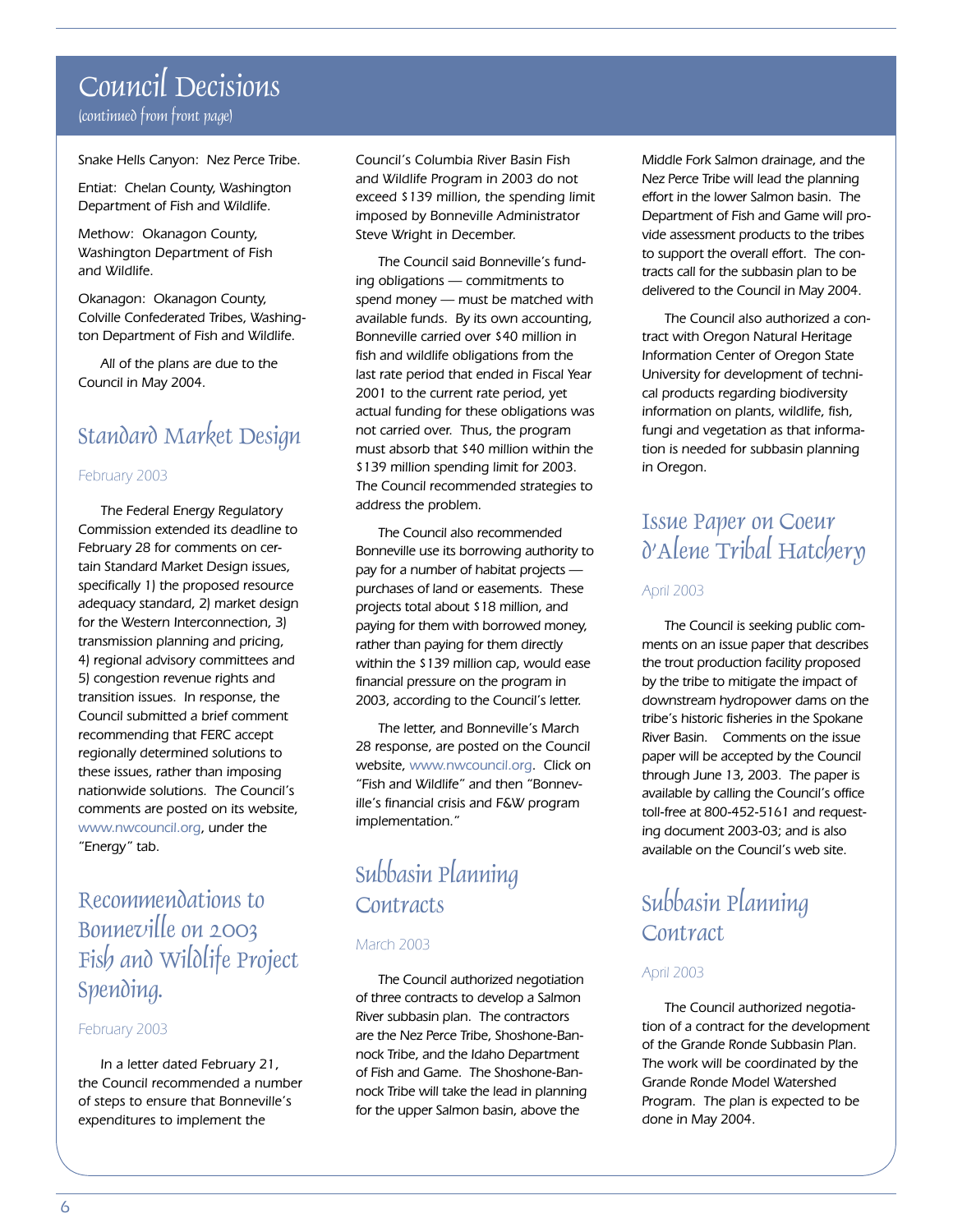## Calendar

#### Calendar of Council Meetings and Other Events:

| May 28-29         | Instream Flow Workshop, HUB Student Union Building, University of Washington, Seattle.<br><b>Information at www.stewardandassociates.com/instream.</b> |
|-------------------|--------------------------------------------------------------------------------------------------------------------------------------------------------|
| May 28-31         | Confluence of Cultures Symposium, University of Montana, Missoula, MT. Information at www.atnitribes.org.                                              |
| June 3-4          | Hydropower and Fish Survival Tools, Wenatchee Center, Wenatchee, WA.<br>Information at www.chealanpud.org/forum.                                       |
| June 5            | Northwest Water Trading and Marketing Seminar, World Trade Center, Portland.<br>Information at www.theseminargroup.net.                                |
| June 10-12        | Northwest Power Planning Council Meeting - Boise, Idaho.                                                                                               |
| June 10-13        | World Summit on Salmon, Vancouver, BC. Information at http://columbiariver.fws.gov.                                                                    |
| June 16-19        | American Fisheries Society, Propagated Fishes in Resource Management Symposium, Boise, ID.<br>Information at www.heb.pac.dfo-mpo.gc.ca/congree/pfirm.  |
| July 9-11         | Idaho Fish and Game Commission quarterly meeting, Idaho Department of Fish and Game headquarters, Boise.                                               |
| July 15-16        | Northwest Power Planning Council Meeting - Warm Springs, Oregon.                                                                                       |
| <b>July 17-23</b> | Western Association of Fish & Wildlife Agencies Annual Meeting, Red Lion Inn, Port Angeles, WA.                                                        |
| July 26           | Wy-Kan-Ush-Pum Gala, The Governor Hotel, Portland, OR. Information at 503-238-3555.                                                                    |

## Conservation's Future

#### (continued from page three)

clothes washers and space heating and cooling equipment. In the case of clothes washers, technology has greatly improved their efficiency. Although developments for that appliance had been static for many years, with the re-entry of horizontal axis machines, new washers are more efficient than the old machines. "You can buy washers now that exceed the 2007 minimum efficiency standards by as much as 75 percent," says Eckman.

In residential heating and cooling systems, Energy Star, or equivalent, heat pumps and central air conditioners are available that are 20 to 30 percent more efficient than those currently being installed in new homes today. In addition, reducing the air leaks from duct work in both new and existing homes offers still more potential for savings. In particular, recent research has shown that sealing leaks in manufactured homes could save the region around 120 average megawatts of electricity.

n the commercial sector, improvements in building lighting, heating, and cooling systems continue to present considerable cost-effective savings as technology I

and building design practices improve. The Council is also identifying savings in areas not looked at before such as "packaged refrigeration"— appliances like vending machines, icemakers in hotels, and reach-in coolers in grocery stores and delicatessens. Such appliances are currently not subject to federal efficiency standards. The savings potential becomes apparent when you consider that the average vending machine uses between 3,000 - 4,000 kilowatt hours a year, and that includes its lighting which is often inefficient. Simple low-cost measures can provide 1,000 kilowatt savings per year in vending machines, and about 40 percent of that from lighting alone.

Technology will be the source of greater savings in many other untapped areas, like sewage treatment facilities where state-ofthe-art control systems will bring a more efficient use of energy. In small and mid-size sewage treatment plants, low-cost remote monitoring and process control technology will help in sensing when to turn on and off certain treatment processes, much like an electronic robot, rather than depending on human testing and operation. Implementing this new approach not only reduces energy costs, it can help plants comply with water quality regulations and better manage sludge accumulation, chlorination and dechlorination, effluent ammonia, and odors.

Agriculture is another area where technology will improve efficiencies in things like irrigation systems, and most recently, in the dairy industry. One improvement enables milking pumps to work only when attached to an animal, rather than operating the whole system at maximum capacity. But some savings simply rely on ingenuity. Dairies have found that by using "flat plate heat exchangers," comprised of stainless steel tubes alongside each other, they can accomplish two goals at once, and save energy. While one tube carries warm milk, straight from the cow, to refrigeration for cooling, another tube carrying water runs by it in the opposite direction. Through a simple heat exchange process, the water cools the milk down before it reaches refrigeration, and the water, in turn, is heated from the milk for use in the dairy. It's an elegant solution that gets the most from what we use, which is, after all, the whole point behind conservation.